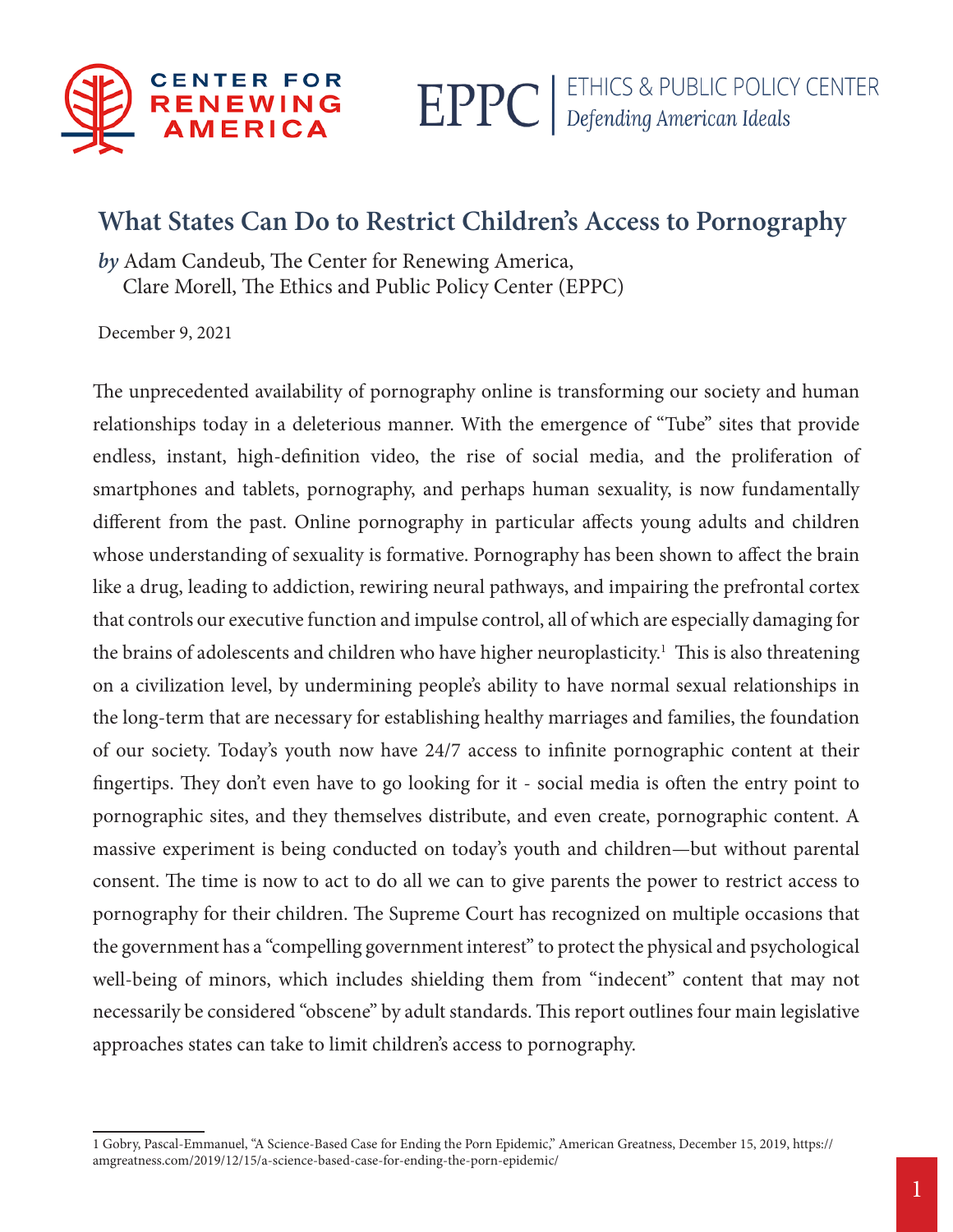#### **1. Filter Laws**

Content filters can block access to content on the internet harmful to children. States could pass laws requiring computer and smartphone companies to pre-install filters on all devices they sell that access the internet. These filters would not be easily turned off, relying on techniques that maximize parental control, such as only providing codes to adults (age-verified) who want to deactivate them.

The State of Utah has already passed such a law. It aims at making mobile devices automatically filter pornography. The law requires mobile devices to "automatically enable a filter capable of blocking material that is harmful to minors." Utah's H.B. 72 mandates active adult content filters on all smartphones and tablets sold in Utah. Phone makers would provide a passcode to let adult buyers disable the filter. If a filter isn't automatically enabled when a user activates the device, its manufacturer can be held legally liable if a minor accesses harmful content, with a maximum fine of \$10 per individual violation. ("Content that is harmful to minors, is defined in Utah as some form of "nudity, sexual conduct, sexual excitement, or sadomasochistic abuse," which when "taken as a whole does not have serious value for minors.")

Apple and Google both offer parental controls on iOS and Android devices, but they're turned off by default. Filters are too complicated to activate, so many parents struggle to know how to turn the filters on appropriately to keep their kids safe from any material. Thus, the law is aimed at making companies automatically enable them and add barriers to turning them off. The Utah law unfortunately doesn't take effect though until five other states pass equivalent laws. If none pass before 2031, the law will automatically sunset.

The law would not limit in any way an adult's ability to turn the filters off to have any content they choose; it only helps parents keep harmful material from children, and it passes constitutional muster because adults are able to deactivate the filters. Adults can be given a code to turn off the filters once they prove their age. The law would not apply to devices already owned and in use, nor would it require individual tracking for compliance.

The Supreme Court repeatedly has looked to filters as a constitutional method of protecting children from harmful on-line content.<sup>2</sup> Filtering technologies though have not been very effective to date in protecting minors from accessing online pornographic content.

There are more hopeful possibilities emerging recently.<sup>3</sup> But part of the reason filter technology has not developed well is there has not been demand to drive investment in improving filters. Part of the benefit then of mandatory filter laws is creating the level of interest and demand necessary to improve the quality of filters, incentivizing better development, and kicking off a virtuous cycle, where demand increases, quality improves, filters become used more, leading to further demand, etc. The Supreme Court, however, has never ruled on a default filter with an age-verification system to deactivate it, so this is new legal territory. Given that the Supreme Court has supported the use of filters, it seems that this new extension would pass constitutional muster.

<sup>2</sup> See also Ashcroft v. Am. C.L. Union, 542 U.S. 656, 668 (2004) ("Filters are less restrictive than COPA. . . . Filters also may well be more effective than COPA. . . . By enacting programs to promote use of filtering software, Congress could give parents that ability without subjecting protected speech to severe penalties. . . . the Commission on Child Online Protection, a blue-ribbon Commission created by Congress …. unambiguously found that filters are more effective than age-verification requirements.")

<sup>3</sup> Canopy, https://canopy.us/, has a SafeSmart Internet Filter that uses artificial intelligence to scan, detect, and eliminate explicit content on web browsers in milliseconds, before it reaches the screen. The filter blocks inappropriate images and videos in web browsers, replacing them with harmless white rectangles. It makes real-time decisions about content, and doesn't rely on an incomplete or outdated list of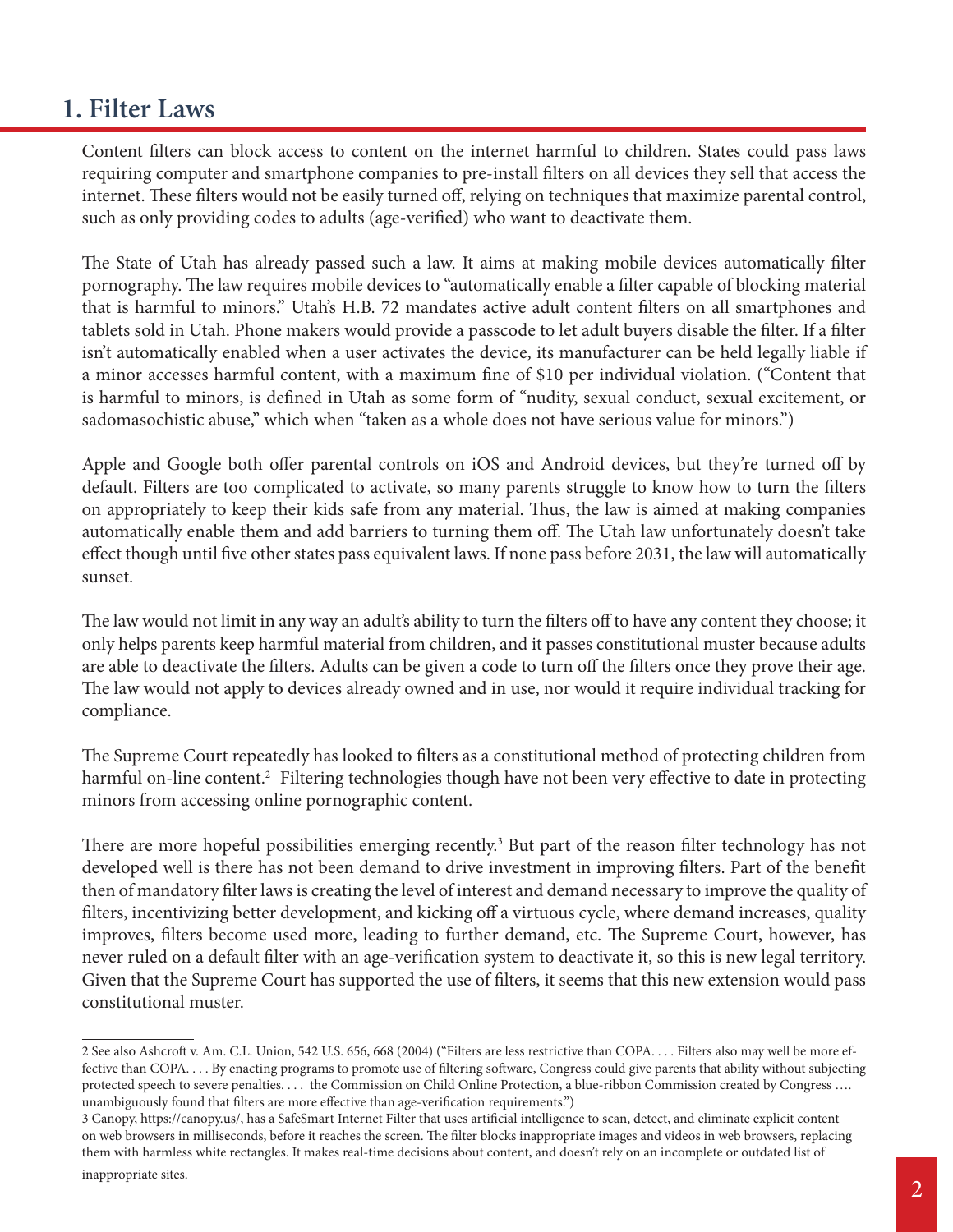### **2. Age-Verification Laws**

State legislatures could pass laws to require interactive computer services<sup>4</sup> that are in the regular course of the trade or business to create, host, or make available obscene, child pornography, or harmful to minors content provided by a user or other information content provider to adopt and operate age verification measures on their platforms or websites to ensure that users of the platform are not minors.

Such a law could: (1) require such interactive computer services to adopt age verification measures with clear metrics and processes to independently verify that the user of a covered platform is not a minor; (2) permit such interactive computer services to choose the best verification measure for their service that ensures the independent verification of users, provided that the verification measure chosen by the service effectively prohibits a minor from accessing the platform or any information on the platform that is obscene or harmful to minors, including child pornography. Such verification measures could include adult identification numbers, credit card numbers, bank account payment, a driver's license, or other identification mechanism.

The law could also impose a civil penalty for any violation of the law, and each day of the violation could constitute a separate violation of the law. It could also include a private cause of action or perhaps a class action as an enforcement mechanism where, for example, parents could sue for damages for the exposure of their children to dangerous material. A website distributing material harmful to minors without an age-verification system could result in a per-violation fine defined as the number of times a child accessed harmful content.

This approach does present some constitutional risks. Ashcroft v. Am. C.L. Union, 542 U.S. 656, 668 (2004) struck down a similar age-verification requirement for internet sites on the grounds that filtering was more effective and a less restrictive means than age verification. However, given that filters in their current form have not been the most effective in limiting the availability of pornography and given the current state of the internet and the growing acceptance of paywalls and other types of restrictive access, courts may be willing to revisit this conclusion.

## **3. Broadband bills that require (or prioritize) companies to add a default pornography filter to their internet services.**

States could pass a law that requires broadband companies to make users opt in to receive pornography channels/streaming through the company. States could regulate pornography at the Internet Service Provider level by passing a law requiring ISPs in their state to provide a default version of the Internet that is filtered of indecent content, while allowing adult users the ability to opt in to an unfiltered version of the Internet.<sup>5</sup> The ISP would be required to set up an opt-in system, using a ratings system that provides differently filtered versions of the Internet with a default pornography-free setting of 16+.

<sup>4 &</sup>quot;Interactive computer services" is a broad statutory term taken from the Communications Decency Act, 47 U.S.C. § 230(f)(2)("any information service, system, or access software provider that provides or enables computer access by multiple users to a computer server, including specifically a service or system that provides access to the Internet and such systems operated or services offered by libraries or educational institutions"). It is a broad term that includes most web sites.

<sup>5</sup> There are potential First Amendment concerns here. On one hand, the federal government can condition speech restrictions on the receipt of financial support. Constitutional. Rust v. Sullivan, 500 U.S. 173, 181 (1991). On the other hand, government has limited power to censor or control speech that it plays a role in creating. See Denver Area Educational Telecommunications Consortium, Inc., 518 U.S. 727, 744 (1996).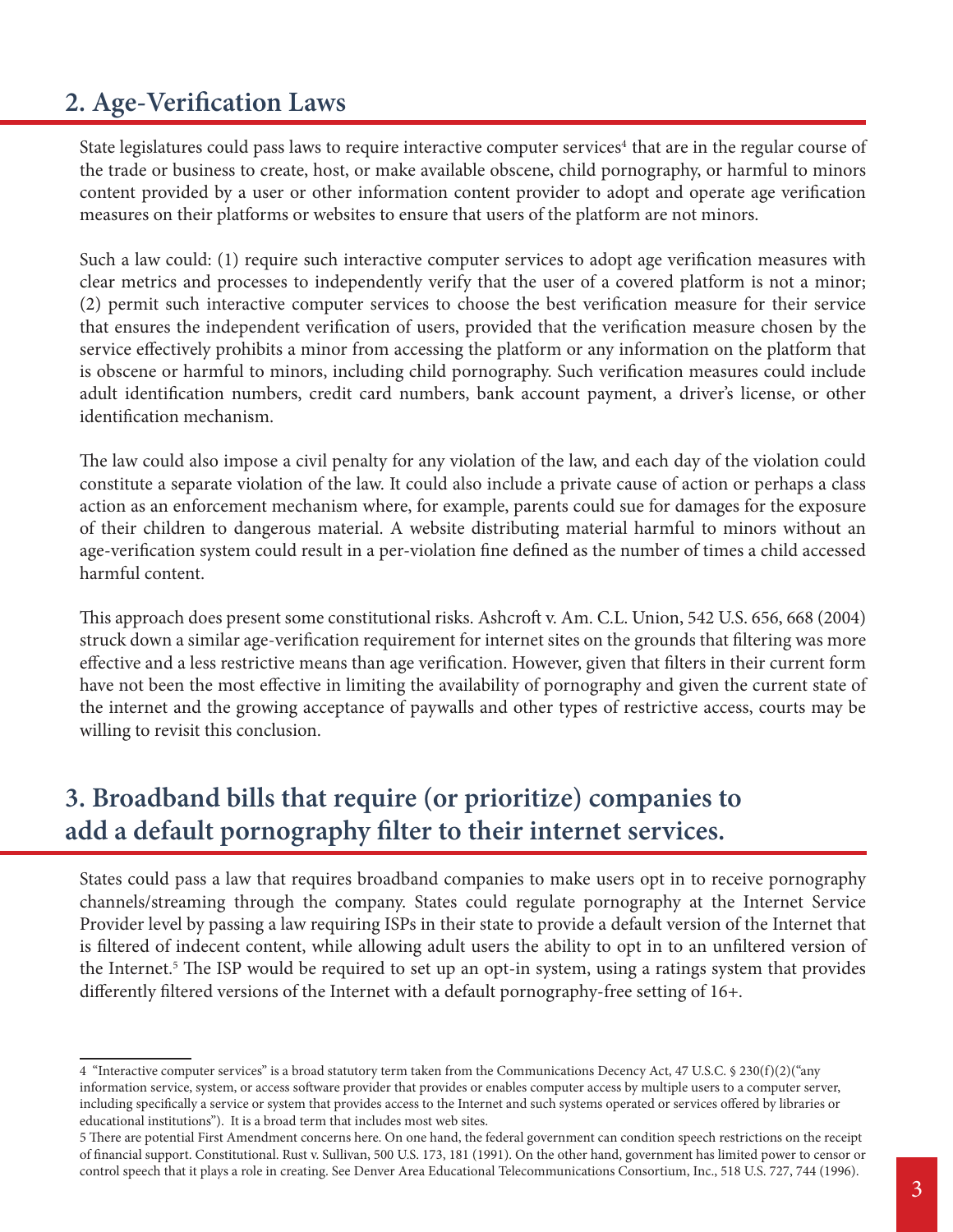This past legislative session in Texas, House Bill (HB) 5 — which would create a Broadband Expansion Office tasked with awarding federal money to contractors who agree to expand internet access to underserved areas — tacked on an amendment to prioritize contracts for companies that agree to add a pornography filter to their services. Offered by Rep. Jeff Cason (R-Bedford), the amendment reads, "The office shall … prioritize an applicant that the broadband provided by the applicant will maintain a program to, by default, block access to pornographic or other obscene materials." While the final version passed did not contain this amendment, it serves as a possible legislative model for other states to use or for Texas to try to pass again.

# **4. Taxes on commercial websites conditioned on effective measures to protect children from obscene and harmful content.**

States could use their power of taxation to encourage websites and social media firms to adopt childfriendly policies. As a general rule, states have been hesitant to impose taxation on social media firms. This hesitance stems from the constitutional problems that present themselves whenever a state taxes an entity located outside its borders, as well as the Internet Tax Freedom Act (ITFA), which prohibits taxes on "internet access" and "discriminatory taxation."6 A properly written state tax, however, could avoid these obstacles. Significantly, the tax could apply only to websites above a certain size and states could impose the tax obligation only on sites or platforms who have not put effective measures in place to protect children from obscene and harmful content.

The landmark Supreme Court case South Dakota v. Wayfair, Inc.<sup>7</sup> eliminated the requirement that an entity must have a physical presence in the state as a condition for a state to require such entity to remit taxes on the sale of good and services sold therein. Rather, the constitutional power of the states to impose taxes is limited by the Complete Auto Transit case which holds that "state taxes, which will be sustained so long as they (1) apply to an activity with a substantial nexus with the taxing State, (2) are fairly apportioned, (3) do not discriminate against interstate commerce, and (4) are fairly related to the services the State provides."

Several types of taxes could satisfy the Wayfair requirements. A state could impose a tax on revenue associated with advertisements read within or aimed at the particular state, or a state could impose a per subscriber tax. If particular advertisements were aimed at multiple states, there would need to be some sort of apportionment principle so that they apply equally to entities within and without the state—and could only be applied to advertisements directed at the state or its citizens. Another way to avoid the discriminatory tax concern would be to have a state charge major interactive service providers a quarterly fee on their active in-state users. This would avoid discrimination issues. States would estimate the number of platform users either using existing commercially available services or conducting their own surveys, though administrative records could also be used.

There is one last obstacle for a state tax on the platforms. ITFA prohibits states from taxing "internet access." Because ITFA's definition of "internet access" encompasses most online platforms<sup>8</sup>, ITFA would prohibit taxing the social media platforms. Fortunately, there is an exemption. ITFA expressly permits state fees that

<sup>6</sup> Pub. L. No. 105-277, 112 Stat. 2681-719 (1998).

<sup>7 138</sup> S. Ct. 2080, 585 U.S. \_\_\_ (2018).

<sup>8</sup> See 47 U.S.C. § 151( "The term 'internet access' – (A) means a service that enables users to connect to the Internet to access content, information, or other services offered over the Internet … (E) includes a homepage, electronic mail and instant messaging (including voice- and video-capable electronic mail and instant messaging), video clips, and personal electronic storage capacity, that are provided independently or not packaged with Internet access.").